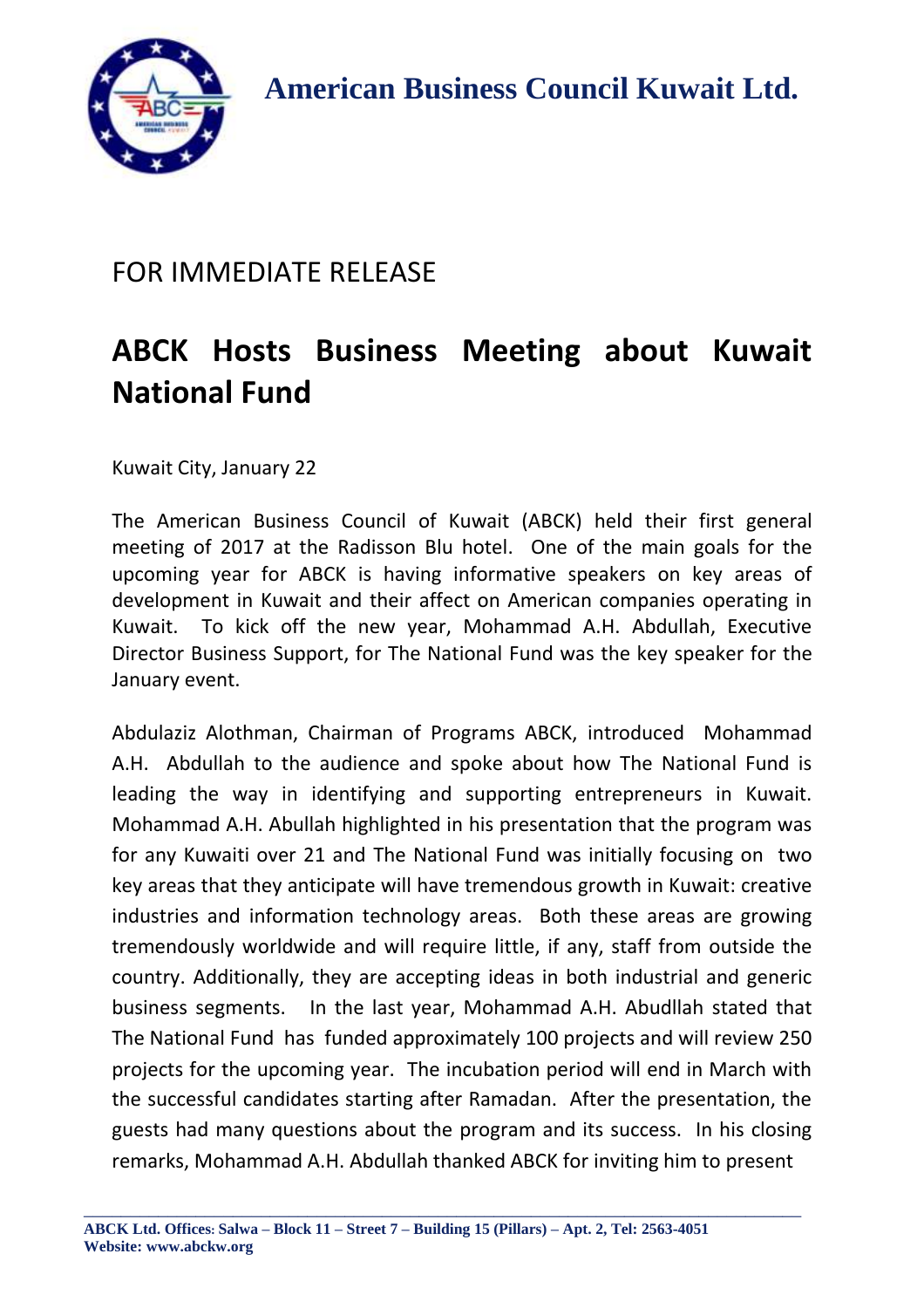

## **A American Business Council Kuwait Ltd.**

to their members on this very important program for Kuwait and the impact of American companies operating in Kuwait.

Abdulaziz Alothman thanked Mohammad A.H. Abdullah for speaking to the ABCK and presented him with a gift from ABCK to show their appreciation. Abdulaziz Alothman informed the guests that as a follow up to the presentation on entrepreneurs, ABCK will host a business forum on the morning of February 14 to further discuss entrepreneurs and their role in the privatization of Kuwait utilities and the opportunities presented to foreign investors to enter the Kuwaiti market. The event concluded with a lovely dinner in the Dhow Museum of the Radisson Blu. For more information about upcoming ABCK events, please contact us on [abck@abckw.org](mailto:abck@abckw.org) or 2563 4051.





\_\_\_\_\_\_\_\_\_\_\_\_\_\_\_\_\_\_\_\_\_\_\_\_\_\_\_\_\_\_\_\_\_\_\_\_\_\_\_\_\_\_\_\_\_\_\_\_\_\_\_\_\_\_\_\_\_\_\_\_\_\_\_\_\_\_\_\_\_\_\_\_\_\_\_\_\_